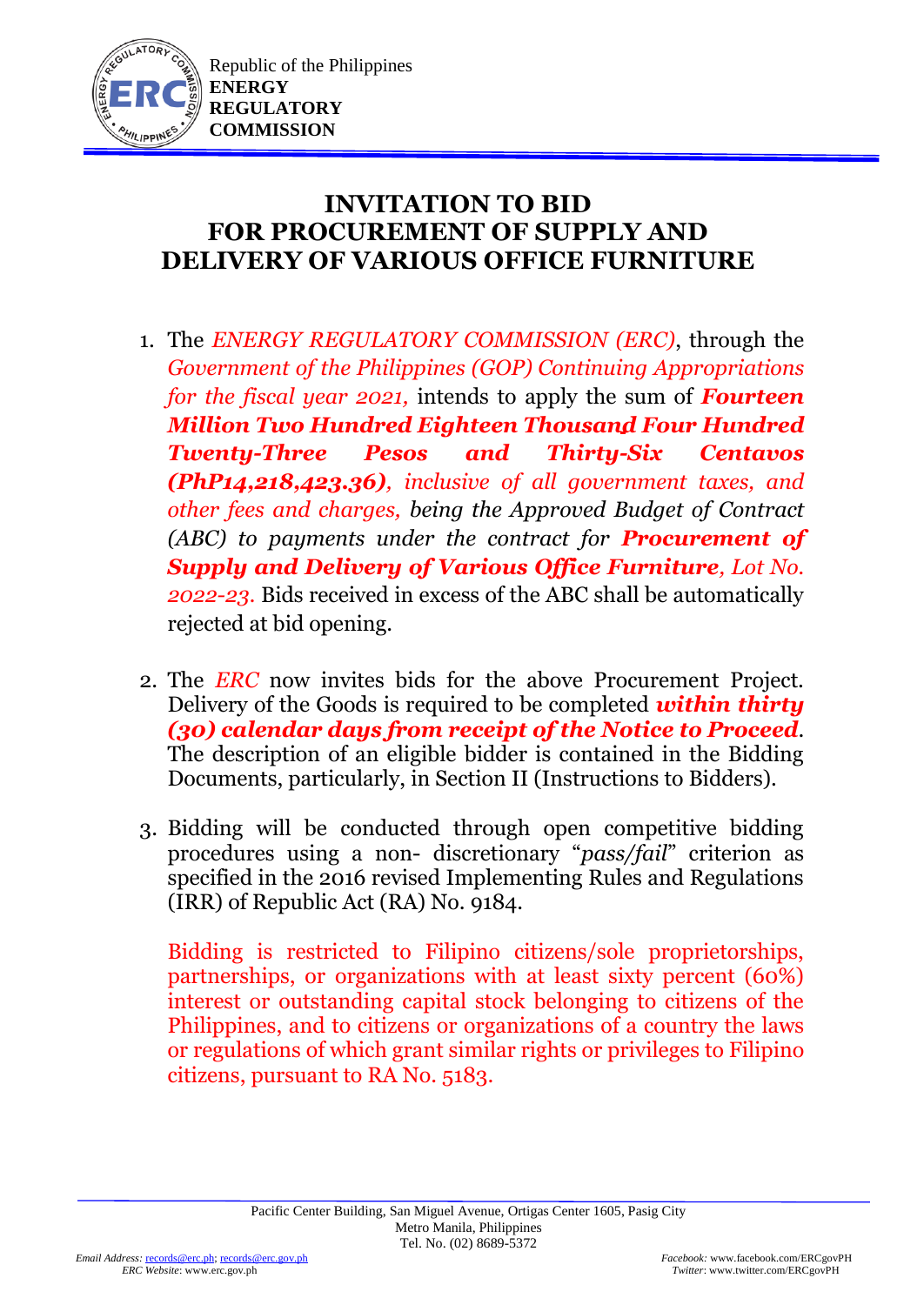- 4. Prospective Bidders may obtain further information from *ERC BAC Secretariat* and inspect the Bidding Documents at the address given below during *Monday to Friday, 09:00 A.M. to 04:00 P.M*.
- 5. A complete set of Bidding Documents may be acquired by interested Bidders on *05 April 2022* from the given address and website(s) below *and upon payment of the applicable fee for the Bidding Documents, pursuant to the latest Guidelines issued by the GPPB, in the amount of Twenty-Five Thousand Pesos (PhP25,000.00)*. The Procuring Entity shall allow the bidder to present its proof of payment for the fees *in person.*
- 6. The *ERC BAC* will hold a Pre-Bid Conference<sup>1</sup> , which shall be open to prospective bidders, on *13 April 2022, 1:00 P.M. through videoconferencing via MS Teams, which can be accessed through:*

[https://teams.microsoft.com/l/meetup-](https://teams.microsoft.com/l/meetup-join/19%3Ameeting_NWRkMDU5MWMtZGVmYy00N2NjLTg1MmYtNWViYjVjNTBmZDBh%40thread.v2/0?context=%7B%22Tid%22%3A%2234a3c75d-10fe-482b-9220-04df09540e89%22%2C%22Oid%22%3A%225f074c63-51dc-4812-9356-3479a48fb753%22%7D)

[join/19%3Ameeting\\_NWRkMDU5MWMtZGVmYy00N2NjLTg1MmYtNWViYjVjNT](https://teams.microsoft.com/l/meetup-join/19%3Ameeting_NWRkMDU5MWMtZGVmYy00N2NjLTg1MmYtNWViYjVjNTBmZDBh%40thread.v2/0?context=%7B%22Tid%22%3A%2234a3c75d-10fe-482b-9220-04df09540e89%22%2C%22Oid%22%3A%225f074c63-51dc-4812-9356-3479a48fb753%22%7D) [BmZDBh%40thread.v2/0?context=%7B%22Tid%22%3A%2234a3c75d-10fe-482b-](https://teams.microsoft.com/l/meetup-join/19%3Ameeting_NWRkMDU5MWMtZGVmYy00N2NjLTg1MmYtNWViYjVjNTBmZDBh%40thread.v2/0?context=%7B%22Tid%22%3A%2234a3c75d-10fe-482b-9220-04df09540e89%22%2C%22Oid%22%3A%225f074c63-51dc-4812-9356-3479a48fb753%22%7D)[9220-04df09540e89%22%2C%22Oid%22%3A%225f074c63-51dc-4812-9356-](https://teams.microsoft.com/l/meetup-join/19%3Ameeting_NWRkMDU5MWMtZGVmYy00N2NjLTg1MmYtNWViYjVjNTBmZDBh%40thread.v2/0?context=%7B%22Tid%22%3A%2234a3c75d-10fe-482b-9220-04df09540e89%22%2C%22Oid%22%3A%225f074c63-51dc-4812-9356-3479a48fb753%22%7D) [3479a48fb753%22%7D](https://teams.microsoft.com/l/meetup-join/19%3Ameeting_NWRkMDU5MWMtZGVmYy00N2NjLTg1MmYtNWViYjVjNTBmZDBh%40thread.v2/0?context=%7B%22Tid%22%3A%2234a3c75d-10fe-482b-9220-04df09540e89%22%2C%22Oid%22%3A%225f074c63-51dc-4812-9356-3479a48fb753%22%7D)

- 7. Bids must be duly received by the BAC Secretariat through manual submission at the office address indicated below on or before *26*  April 2022, 1:00 P.M. Late bids shall not be accepted. Bidders are requested to submit one (1) original and one (1) copy of their bids. Bidders are likewise requested to bring the originals of the documents submitted and present the same for comparison during the bid opening.
- 8. All Bids must be accompanied by a bid security in any of the acceptable forms and in the amount stated in **ITB** Clause 14.
- 9. Bid opening shall be on *26 April 2022, 1:00 P.M.* at the given address below. Bids will be opened in the presence of the bidders' representatives who choose to attend the activity.
- 10. The *ERC* reserves the right to reject any and all bids, declare a failure of bidding, or not award the contract at any time prior to contract award in accordance with Sections 35.6 and 41 of the 2016 revised IRR of RA No. 9184, without thereby incurring any liability to the affected bidder or bidders.